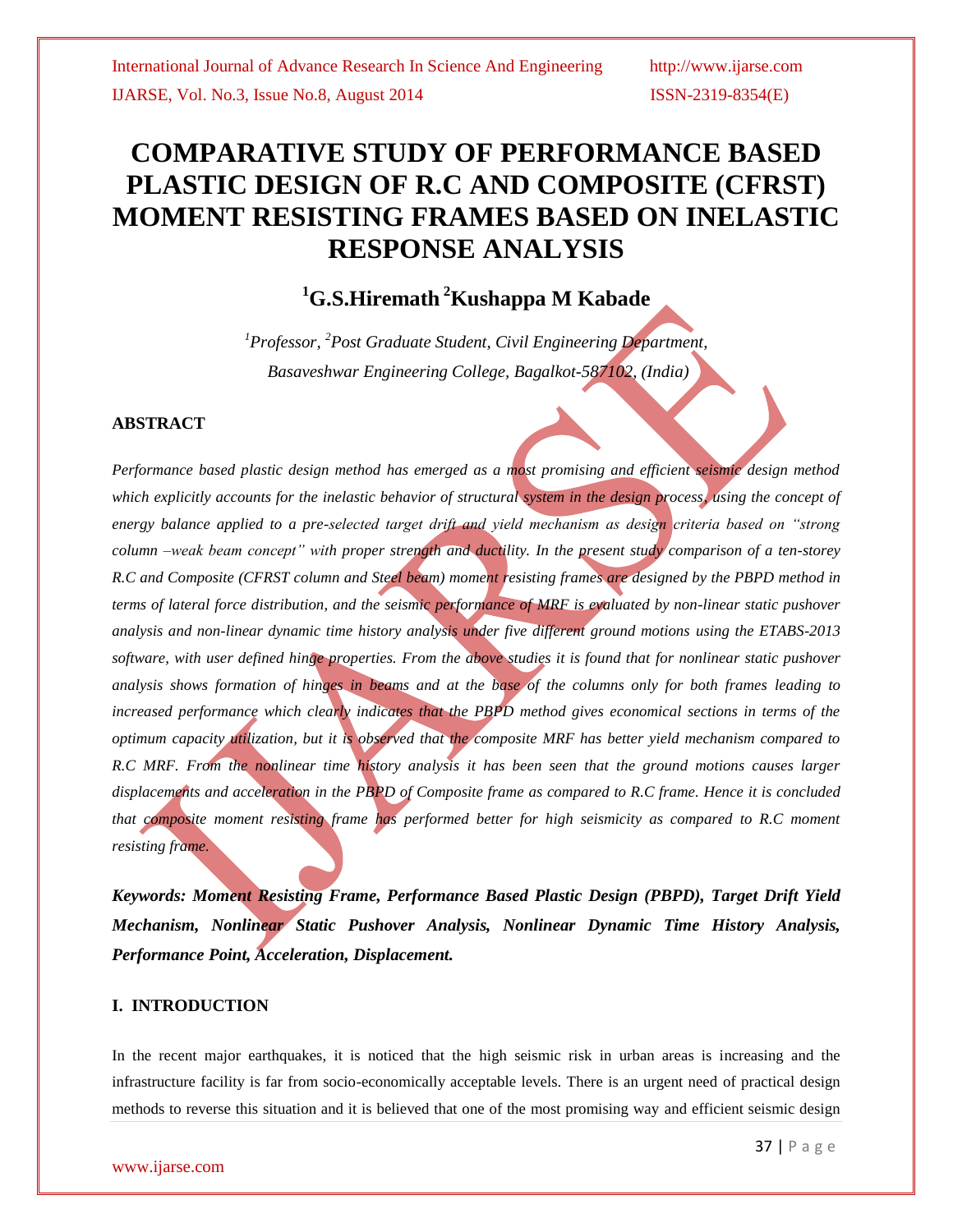of doing this is through one such complete design methodology, which accounts for inelastic structural performance directly, has been developed by the senior author and his associates at the University of Michigan the Performance Based Plastic Design (PBPD) method (Lee and Goel, 2001)<sup>[1]</sup>. The methodology used here is direct design method in which uses pre-selected target drift and yield mechanisms as key performance criteria from the very start, eliminating or minimizing the need for lengthy iterations to arrive at the final design that determine the degree and distribution of expected structural damage objectives during an earthquake.

An important and economic combination of construction materials is that of steel and concrete, with applications in medium to high-rise buildings as well as bridges and steel-concrete composite systems have become quite popular in recent times because of their advantages against conventional construction. Composite construction combines the better properties of the both i.e. concrete in compression and steel in tension, results in fast construction. In India, it is comparatively new and no updated design codes are available for the same. (Anish N. Shah et al)<sup>[2]</sup>

In a concrete-filled steel tube column (RCFT, CCFT or CFST) the hollow steel tube is filled with concrete, with or without reinforcing bars. Here, the steel element contributes tensile capacity, provides confinement to concrete elements, and reduces concrete shrinkage while concrete element prevents steel from premature local buckling so that both elements contribute to the strength particularly for seismic applications. Application of the CFST concept may lead to 60% total saving of steel in comparison to a conventional structural steel system (Amir Fam, Frank S. Qie and Sami Rizkalla Journal Of Structural Engineering, ASCE, April 2004)<sup>[3]</sup>.

The use of concrete-filled steel tubular columns (CFTs) in structural frames has increased in United States, Japan, China and Australia during the past the past two decades. They have been used as columns or bracings in high-rise buildings, piers for bridges, and so on. Design of CFRST column is incorporated in several codes such as ACI Building Code (ACI 318-08), Specification for Structural Steel Buildings (AISC-LRFD 360-10), EC 4, AS-5100, and CSA S16-01, CECS-28:90, AIJ(S. B. Beheshti-Aval)<sup>[4]</sup>.

## **II. ANALYTICAL MODELLING**

In the present study 3-dimensional<sup>[5]</sup>. Ten-storeyed R.C and Composite (CFSRT) moment resisting frames are considered. The plan and Elevation of the RC and Composite (CFT) moment resisting frame of ten storey buildings<sup>[6]</sup> is shown in Figure 1 and 2. In this study, the Plan and Elevation is deliberately kept similar for both the frames to evaluate the Performance based plastic design method. The basement height of 4m and typical storey height of 3m is kept for all other storey in both the buildings<sup>[6]</sup>. The buildings are considered to be located in the seismic zone- $V^{[5,6]}$ . For R.C frame material properties used are M-25 grade concrete and Fe415 steel are considered as per IS:456-2000, For composite frame concrete filled rectangular steel tube column used is as column (CFRST) of material properties ASTM-A500 GRADE B steel tube, and 4000 psi concrete as per American AISC/LRFD-360- 10 standard. The user defined hinge (M3) assigned at ends of for all floor beams, and P-M2-M3 for columns are entered as a input in ETABS-2013.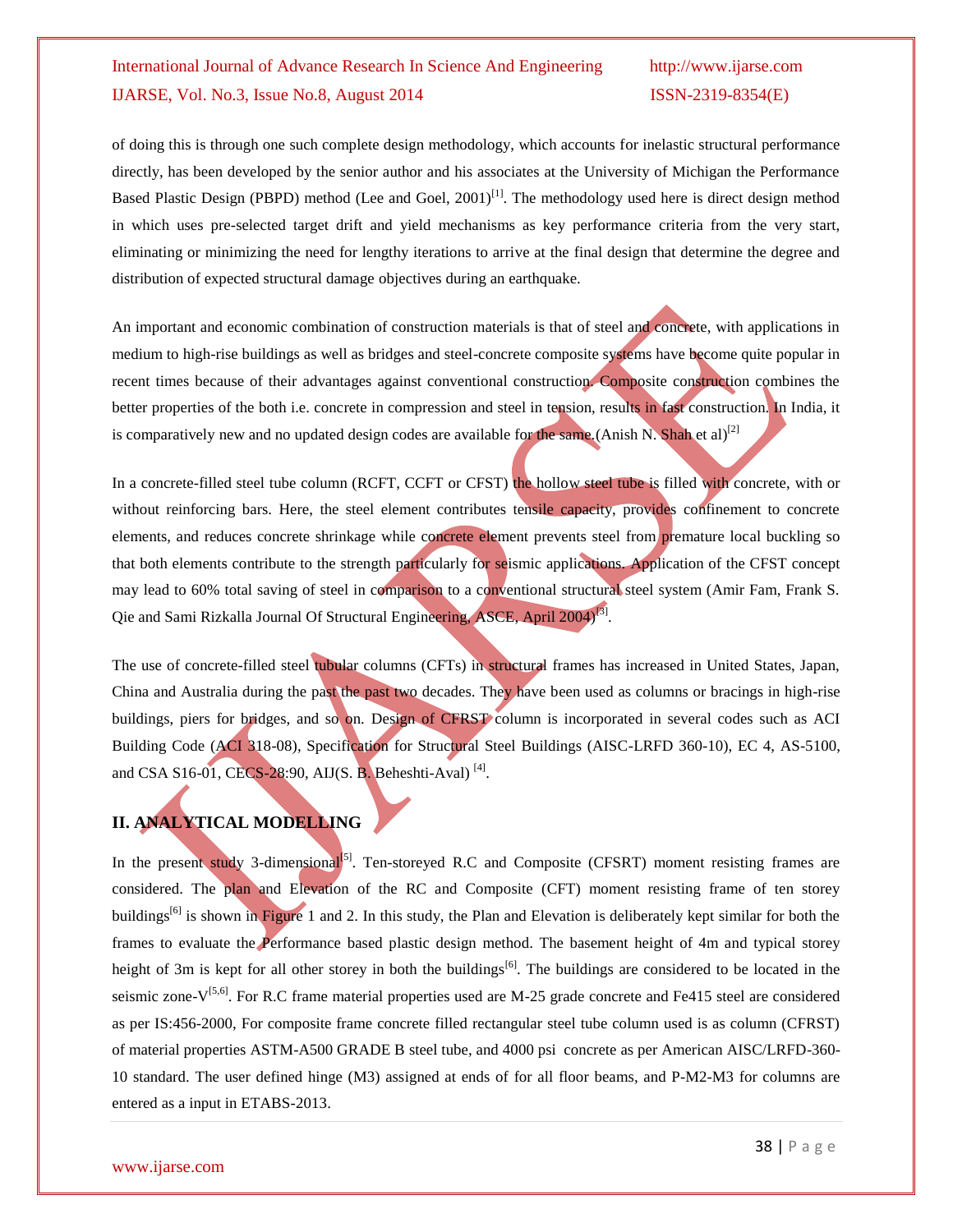

## **Fig 2. Plan and Elevation of ten-storeyed Composite (CFSRT column and Steel beam) moment resisting frame**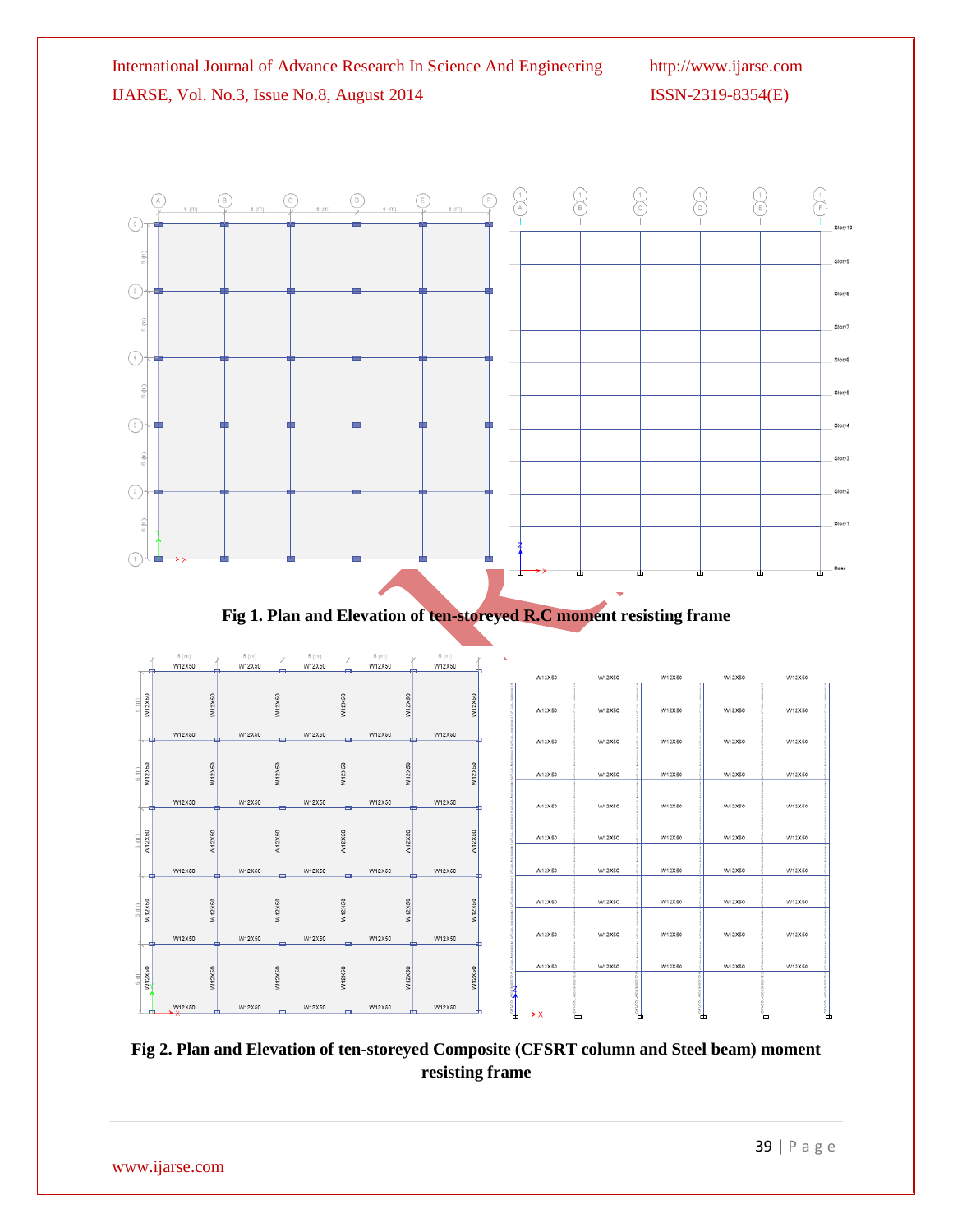## **III. METHODOLOGY OF THE STUDY**

A ten-storey R.C and composite moment resisting frames are designed by the Performance based Plastic design method. Then the frames are analyzed and evaluated by the nonlinear static analysis (Push over Analysis) and nonlinear dynamic analysis (Time history analysis) under five different ground motions by using ETABS-2013.

Performance based plastic design method [Lee and Goel, 2001]<sup>[1]</sup> which is the major part of this study. In order to achieve the objectives of PBPD i.e. predictable and desired structural response. It is necessary to account for inelastic behaviour of structures directly in the design process. Figure 3 shows the target drift and yield mechanism chosen for the frame while designing it using the performance based plastic design method. The plastic hinges are to be formed at the bottom of the base column and at both ends of all floor beams only as shown in Figure 3. The beams are modeled to behave inelastically, while the columns are modeled (or "forced") to behave elastically. The seismic parameters considered for PBPD of R.C and Composite MRFs are, Yield drift ratio θy =1%, Target drift ratio θu=3%, Inelastic drift ratio θp= θu- θy=2%, Ductility factor μs= θu/ θy=3, Reduction Factor due to Ductility Rμ=2, Energy Modification Factor  $\gamma$ =1.25<sup>[5]</sup>



**Fig 3. Target and Yield mechanism[Lee and Goel, 2001][1]** 

| $0.985$ sec                      |
|----------------------------------|
| 1.797 sec                        |
| 1.38 for R.C medium soil         |
| 0.588 Site Class D for composite |
| 1%                               |
| 3%                               |
| 2%                               |
| 3                                |
| ∍                                |
| 1.25                             |
|                                  |

#### **Table.1 The seismic parameters of both the frames for PBPD method**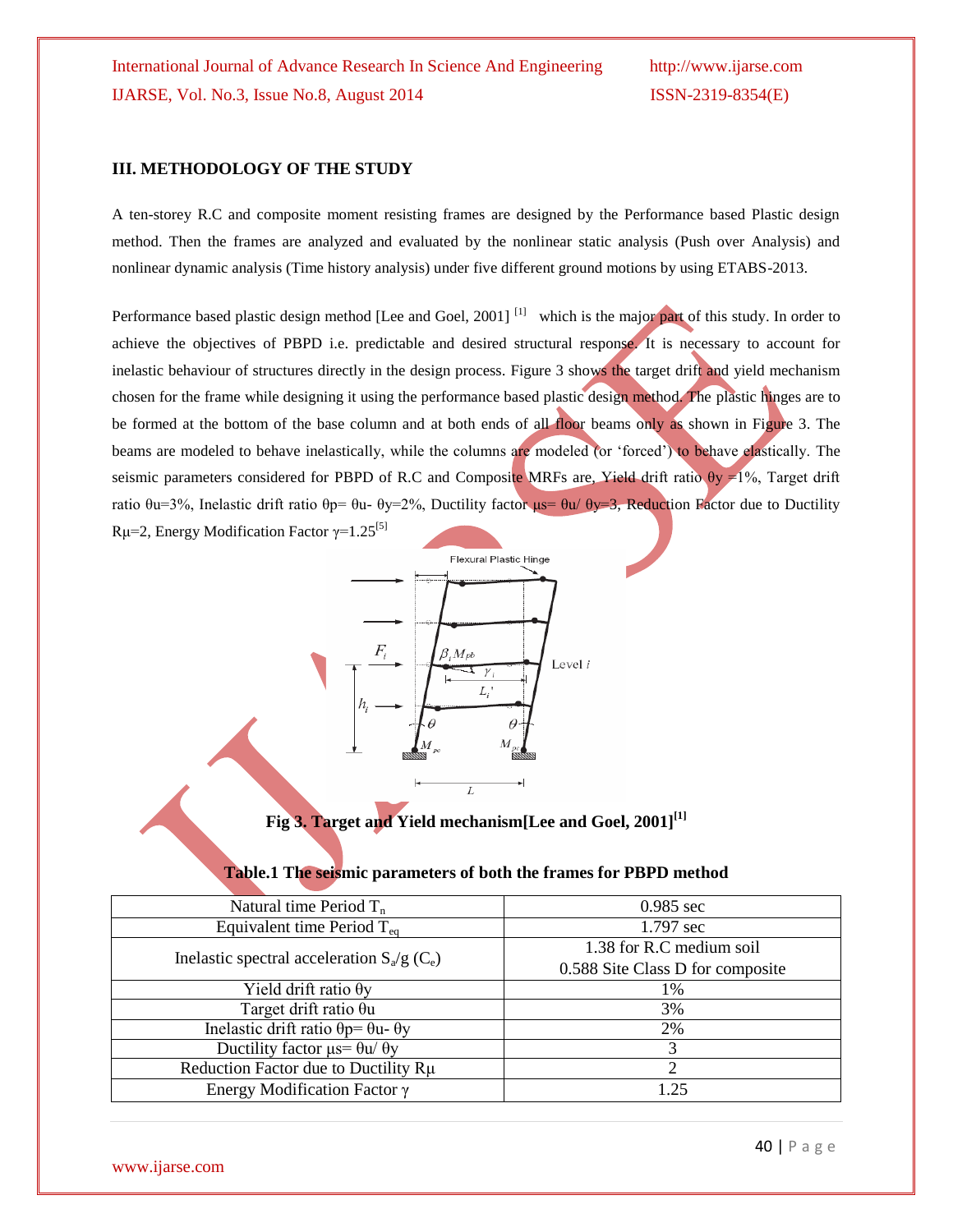#### **3.1 User Defined Hinges**

The definition of user-defined hinge properties requires moment–curvature analysis of each element. For the problem defined, building deformation is assumed to take place only due to moment under the action of laterally applied earthquake loads. Moment-curvature values calculated for R.C frame as per  $IS:456-2000^{8}$  and for Composite frame as per AISC/LRFD:360-10 $^{[9]}$ . The user-defined M3 hinge was assigned at ends of the beam member where flexural yielding is assumed to occur and P-M2-M3 for columns axial force with biaxial moments. Calculated Moment-curvature values for both MRF are entered as input in ETABS-2013.

#### **3.2 Analysis performed in ETABS 2013**

#### **3.2.1 Pushover analysis**

Pushover analysis is a nonlinear static method of analysis becoming a popular tool for seismic performance evaluation of existing and new structures. Pushover analysis can be performed as either force-controlled or displacement controlled depending on the physical nature of the load and the behaviour expected from the structure. A two or three dimensional model which includes bilinear or tri linear load-deformation diagrams of all lateral force resisting elements is first created and gravity loads are applied initially. A predefined lateral load pattern which is distributed along the building height is then applied and the entire frame is carried out up to the target drift (3%) as maximum displacement considered at roof level by using design lateral force distribution<sup>[5]</sup>. The lateral forces are increased until some members yield. The structural model is modified to account for the reduced stiffness of yielded members and lateral forces are again increased until additional members yield. The process is continued until a control displacement at the top of building reaches a certain level of deformation or structure becomes unstable. The roof displacement is plotted with base shear to get the global capacity curve. The pushover analysis is carried out as per FEMA 440<sup>[12]</sup> and a main component of Capacity Spectrum Analysis method (ATC-40)<sup>[13]</sup>. The internal forces and deformations computed at the target displacement are used as estimates of inelastic strength and deformation demands that have to be compared with available capacities for a performance check.

#### **3.2.2 Time History Analysis**

The time history analysis is an actual dynamic analysis that can be done for both linear and nonlinear systems. It is found that this analysis incorporates the real time earthquake ground motions and gives the true picture of the possible deformation and collapse mechanism in a structure. But, at the same time, it is a very tedious and complex analysis having a lot of mathematical calculations. Although non-linear dynamic analysis is generally considered to be the most accurate of the available analysis methods, it is cumbersome for design. This is the most sophisticated analysis procedure for predicting forces and displacements under seismic input. However, the calculated response can be very sensitive to the characteristics of the individual ground motion used as seismic input; therefore several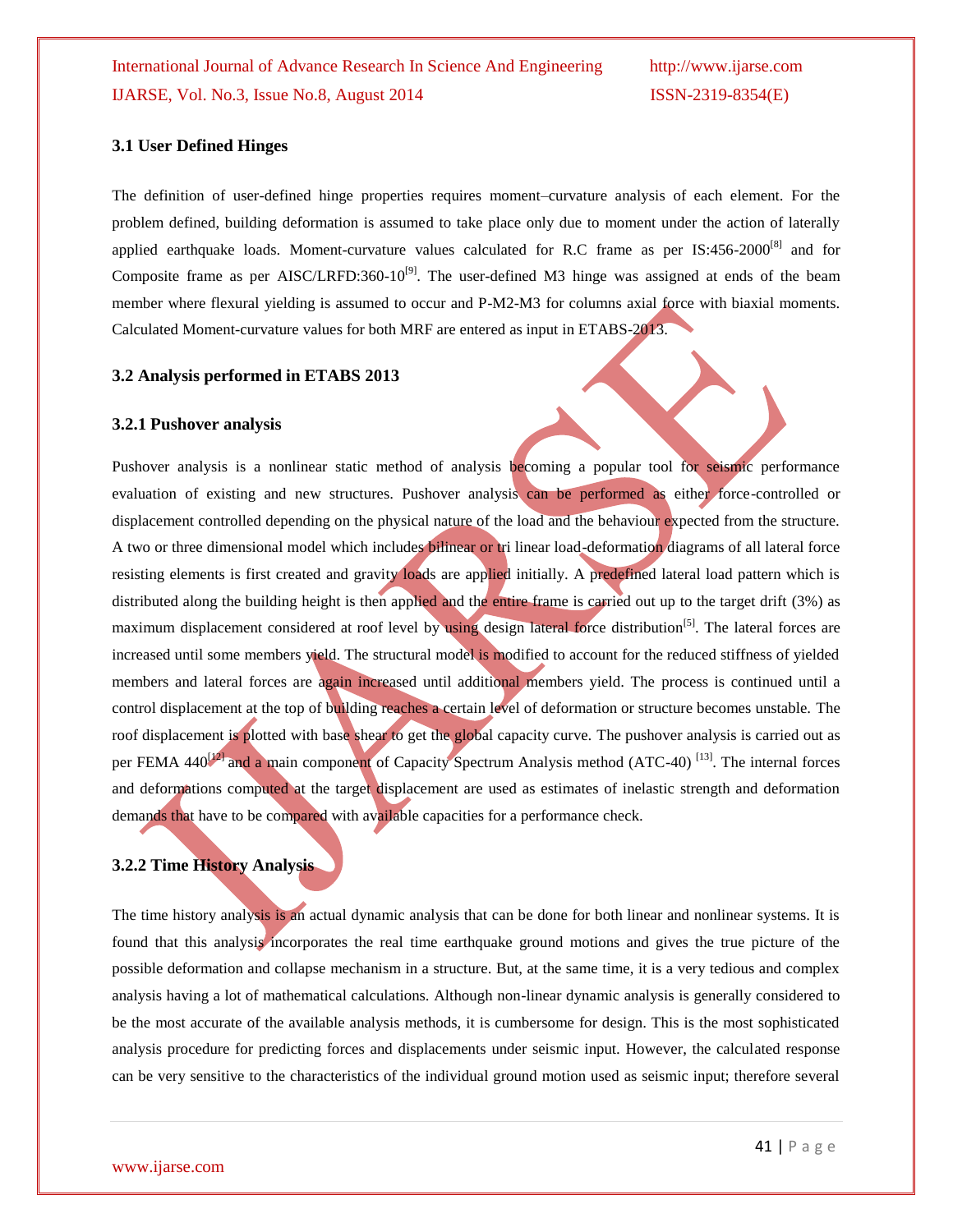time-history analyses are required using different ground motion records. This most basic inelastic method at this time is considered overly complex and impractical for general use.

## **IV. RESULTS AND DISCUSSION**

## **4.1 Inelastic response analysis of the R.C moment resisting frame designed Using performance Based Plastic Design Approach**

The R.C and Composite MRFs are designed using lateral force distribution along the height of the building for the Performance Based Plastic Design method and then nonlinear static and time history analyses were carried out. In nonlinear static pushover analysis, the entire frame is carried out up to the target drift (3% of total height of the building) by using design lateral force distribution and therefore the failure caused is shown in below Figure-4



## **Fig 4. Formation of Plastic hinges at step 7 and 8 in the R.C frame designed using PBPD approach**

It has been clearly seen in figure of R.C frame that hinges are formed in ends of the beams and then at the base of the columns only which converts the whole structure into a mechanism and avoids the total collapse as shown in Figure 4. In nonlinear time-history analysis the R.C frame subjected to five different ground motions (Cape Mendocino-2, Olympia, California-2, Oakland-2, Taft Lincoln) shown in Figure 5. The acceleration and displacement response of R.C MRF for above ground motions shown in Figure 6 and 7.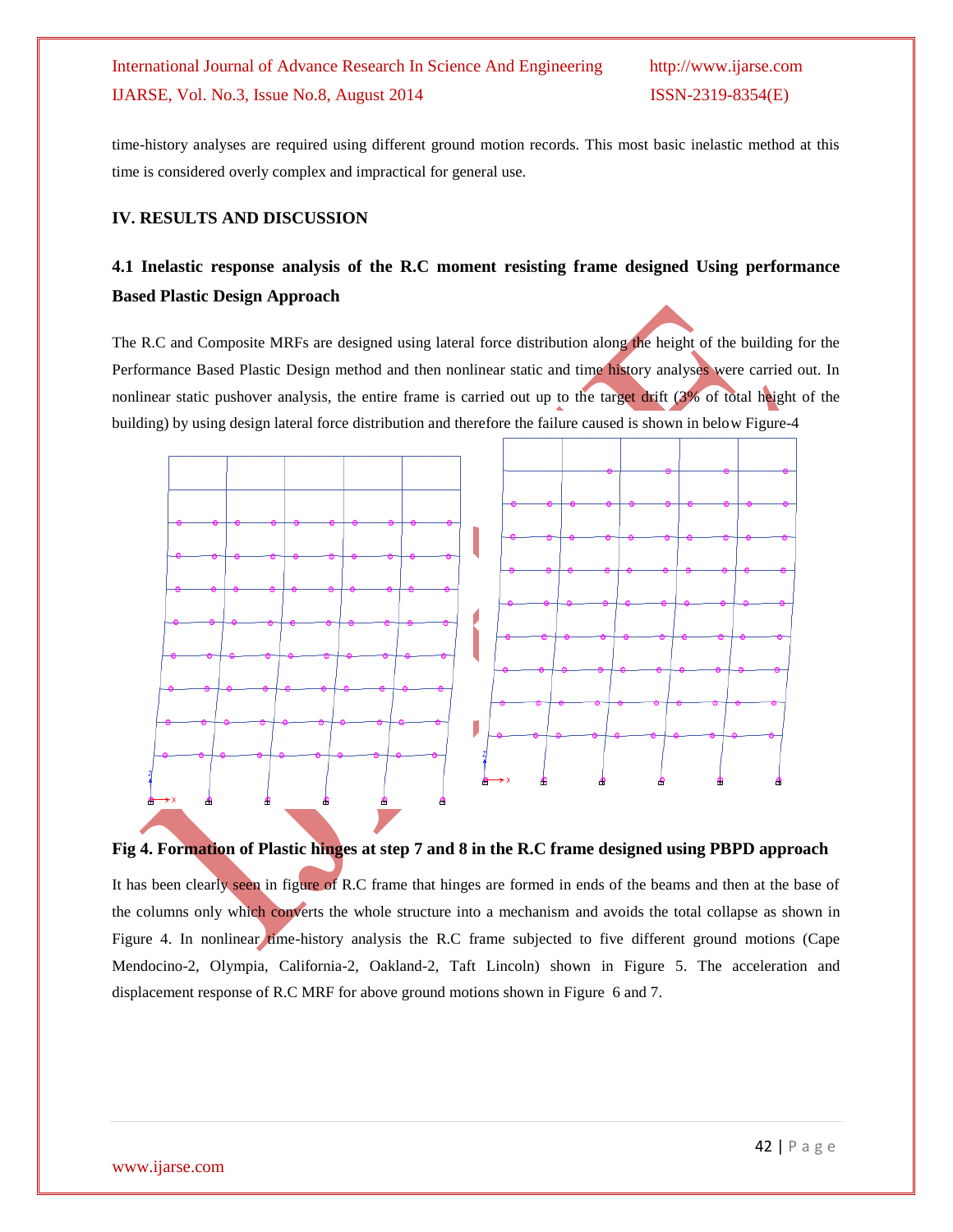



**Fig 5. Earthquake ground motions records (Cape Mendocino-2, Olympia, California-2, Oakland-2, Taft Lincoln).**



**Figure 6. The Acceleration responses (Cape Mendocino-2, Olympia, California-2, Oakland-2, Taft Lincoln) of R.C MRF designed using PBPD approach**



www.ijarse.com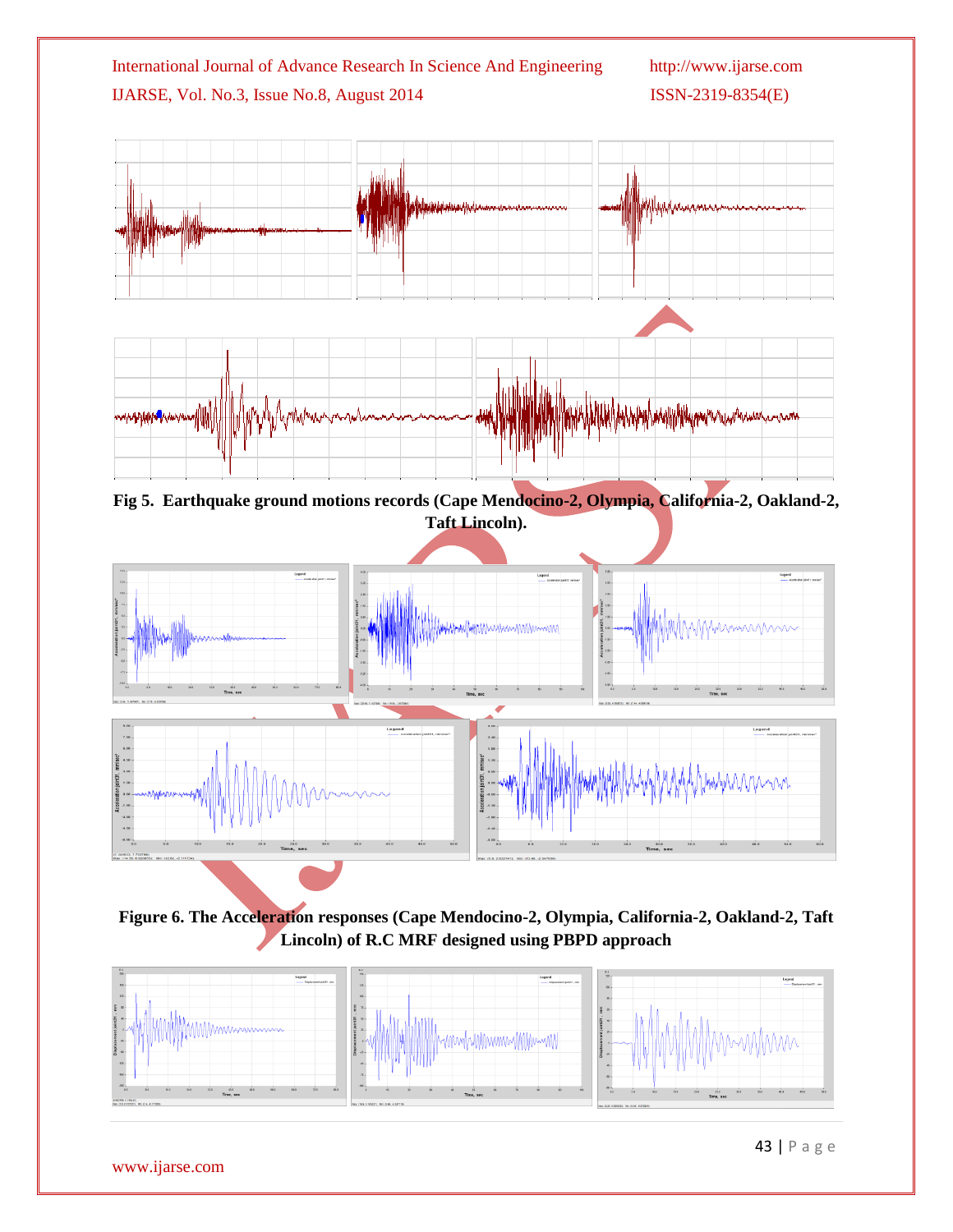

**Fig 7. The displacement response (Cape Mendocino-2, Olympia, California-2, Oakland-2, Taft Lincoln) of R.C MRF designed using PBPD design approach**

**4.2 Inelastic response analysis of the composite moment resisting frame designed Using performance Based Plastic Design Approach**



**Fig 8. Formation of Plastic hinges at step 9 and 10 in the Composite frame designed using PBPD approach**

It has been clearly seen in figure of Composite frame that hinges are formed in ends of the beams and then at the base of the columns only which converts the whole structure into a mechanism and avoids the total collapse as shown in Figure 8. In nonlinear time-history analysis the Composite frame subjected to five different ground motions (Cape Mendocino-2, Olympia, California-2, Oakland-2, Taft Lincoln). The acceleration and displacement response of R.C MRF for above ground motions shown in Figure 9 and 10.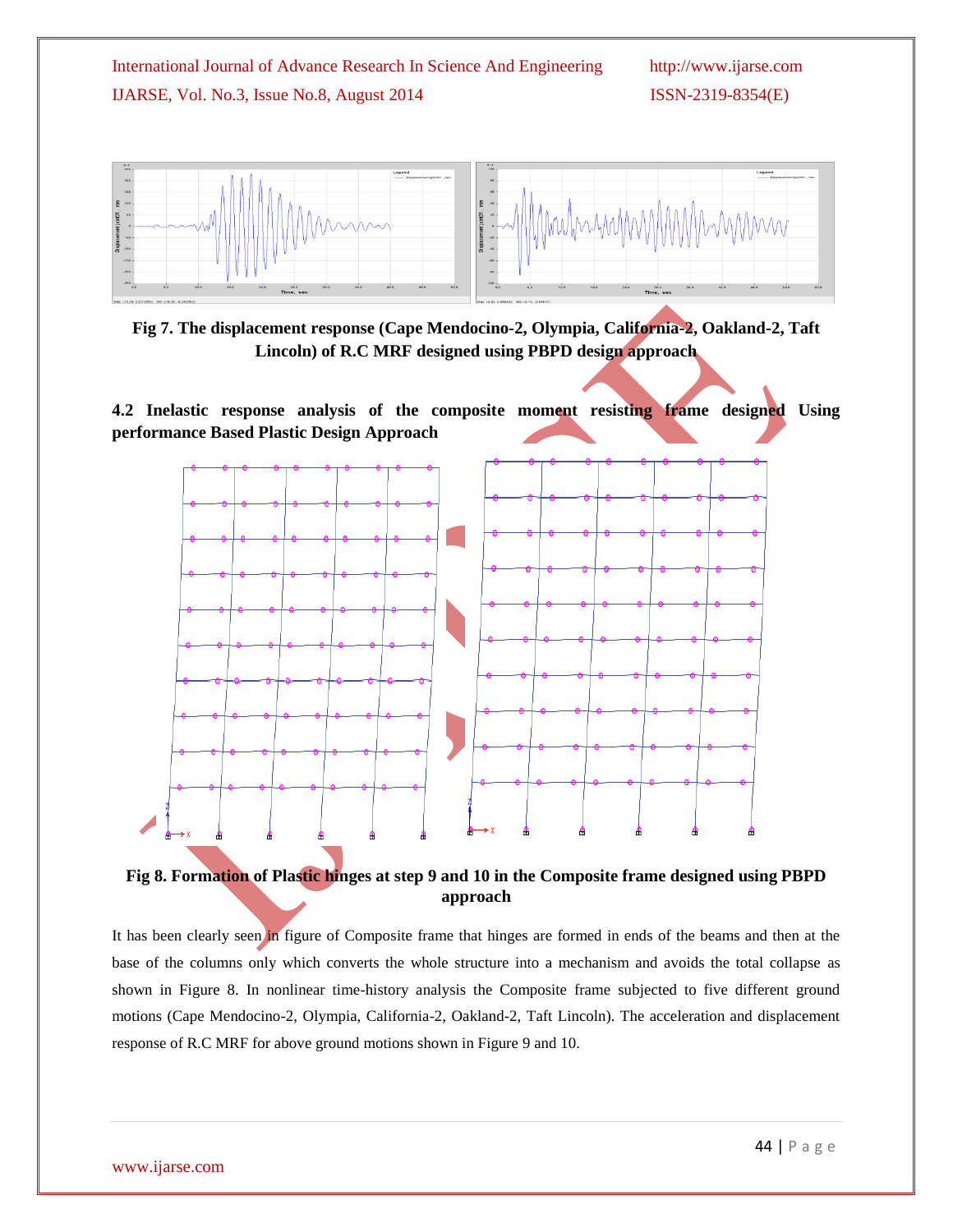

**Fig 9. The Acceleration responses (Cape Mendocino-2, Olympia, California-2, Oakland-2, Taft Lincoln) of Composite MRF designed using PBPD approach.**



**Fig 10. The displacement response (Cape Mendocino-2, Olympia, California-2, Oakland-2, Taft Lincoln) of Composite MRF designed using PBPD design approach**

## **4.3 Acceleration and displacement**

The displacement and acceleration responses of frame designed using performance based plastic design approach with respect to four different ground motion are presented in Table 2 for Non linear dynamic time history analysis.

From below Table 2 it has been found that PBPD of composite frame has 18.4%, 9.1%, 1.78%, 3.8%, and 6.3% more acceleration compared to R.C frame for (Olympia, California-2, Cape Mendocino-2, Oakland-2, and Taft Lincoln) earth quake ground motion respectively.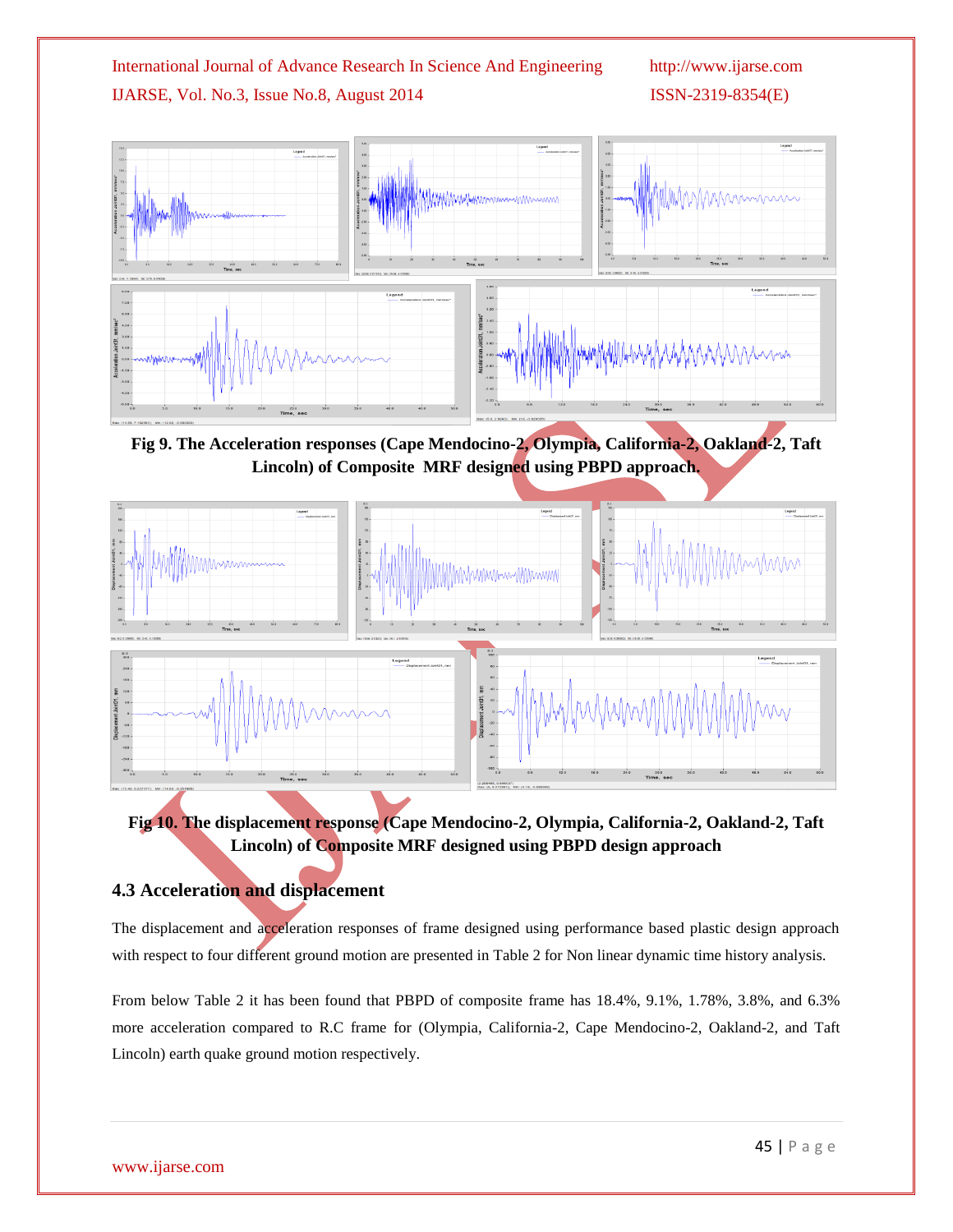|                         | <b>Performance Based plastic design</b><br><b>RCC</b> |                             |                                                         |                                        |  | <b>Performance Based plastic design</b> |  |
|-------------------------|-------------------------------------------------------|-----------------------------|---------------------------------------------------------|----------------------------------------|--|-----------------------------------------|--|
| Ground<br><b>Motion</b> | <b>Acceleration</b><br>mm/sec <sup>2</sup>            | <b>Displacement</b><br>(mm) | Composite<br><b>Acceleration</b><br>mm/sec <sup>2</sup> | <b>Displacement</b><br>$(\mathbf{mm})$ |  |                                         |  |
| Olympia                 | 3.67                                                  | 105.8                       | 4.5                                                     | 138.43                                 |  |                                         |  |
| California-2            | 4.09                                                  | 78.8                        | 4.5                                                     | 105                                    |  |                                         |  |
| Cape Mendocino-2        | 11                                                    | 173.8                       | 11.20                                                   | 182.82                                 |  |                                         |  |
| Oakland-2               | 6.92                                                  | 242.5                       | 7.20                                                    | 251.20                                 |  |                                         |  |
| <b>Taft Lincoln</b>     | 2.83                                                  | 85.37                       | 3.02                                                    | 88.36                                  |  |                                         |  |

## **Table.2 Acceleration and displacement values of both PBPD frames**

From above table.2 it has been also be seen that PBPD of composite frame has 23.57%, 24.95%, 5%, and 3.5%, and 3.4 % more displacement compared to R.C frame for (Olympia, California-2, Cape Mendocino-2, Oakland-2, and Taft Lincoln) earth quake ground motion respectively. Which leads to a higher hysteretic energy dissipation. The increased hysteretic energy dissipation of the frame indicates that the structure utilizes its capacity lying in the inelastic zone. The increased hysteretic energy dissipation of the frame indicates that the structure utilizes its capacity lying in the inelastic zone. The reason is that the PBPD method is based on the "strong column weak beam" concept and the beams fails first. As the structure turns into a mechanism due to formation of hinges in beams it undergoes large deformation before failure.

## **4.4 Performance Point**

Performance point determined from pushover analysis is the point at which the capacity of the structure is exactly equal to the demand made on the structure by the seismic load. The performance point of the frame designed using PBPD method are shown in figure 11 and 12 as obtained from ETABS-2013. The values of performance point parameters such as structural acceleration (Sa), structural displacement (Sd), base shear (V) and roof displacement (D) are shown in Table 3 for both the building models.



**Fig 11. Performance point of RCC frame designed using PBPD method**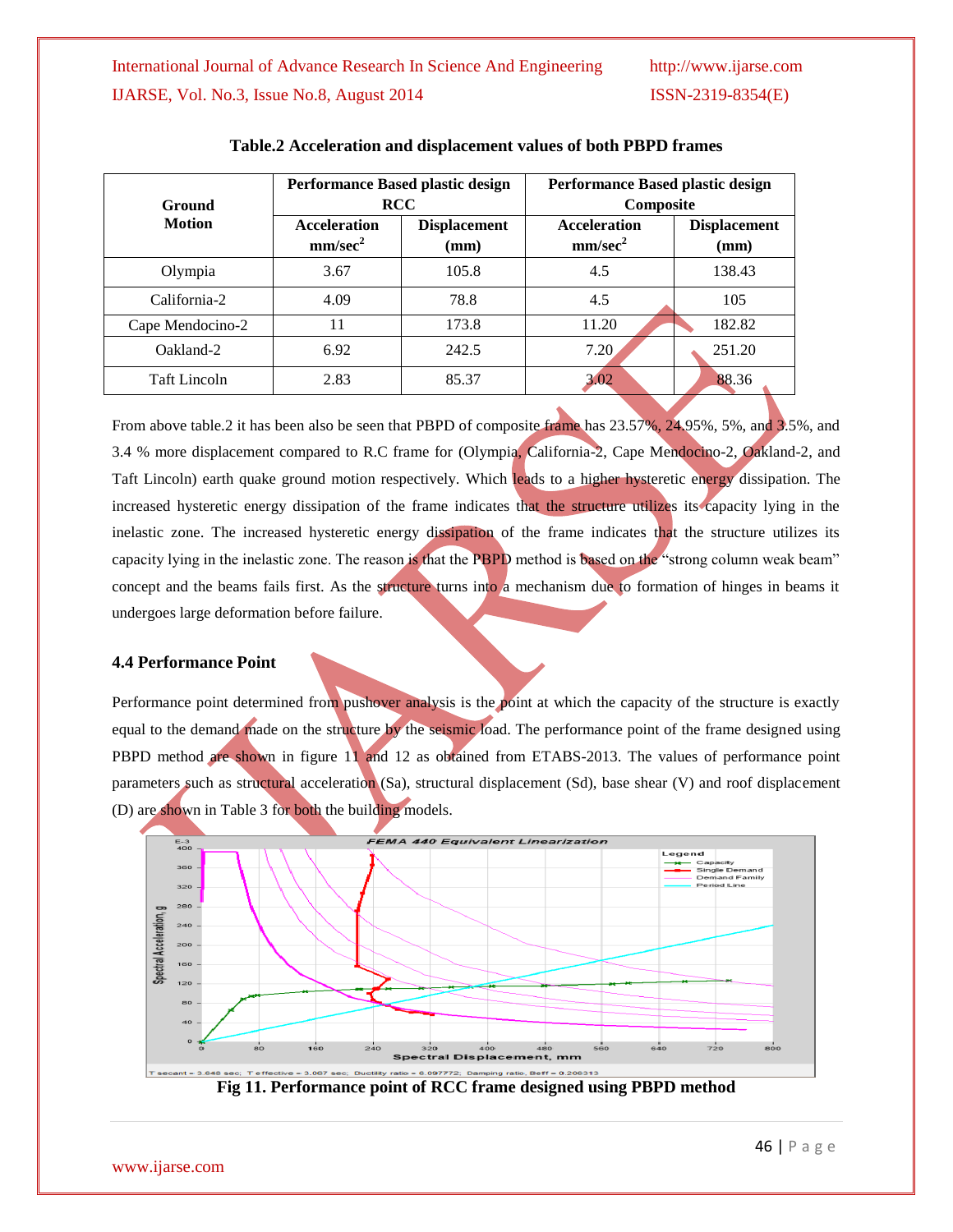

**Figure 12. Performance point of Composite frame designed using PBPD method**

| <b>Frame</b> type<br>(PBPD frame) | <b>Spectral</b><br>acceleration<br>(Sa) | <b>Spectral</b><br>displacement<br>Sd(mm) | <b>Base Shear</b><br>V(kN) | Roof<br>displacement<br>D(mm) |
|-----------------------------------|-----------------------------------------|-------------------------------------------|----------------------------|-------------------------------|
| <b>RC MRF</b>                     | 0.11005                                 | 244.3                                     | 12310.28                   | 283                           |
| <b>COMPOSITE MRF</b>              | 0.11046                                 | 324                                       | 8747.65                    | 453.8                         |

| <b>Table.3 Performance point parameters</b> |  |  |  |  |
|---------------------------------------------|--|--|--|--|
|---------------------------------------------|--|--|--|--|

From the Table 3 it can be seen that Roof displacement (D) is more for composite structure compared to R.C framed structure. The base force exerted due to monitored displacement is less for Composite structure than that of RC framed structure. Because of the lesser seismic weight Composite structure exerts less base force.

## **V. CONCLUSION**

- 1. For the models studied, Non Linear Static (Pushover) analysis shows very good behavior of the PBPD of Composite frame under static pushover loads as compared to RCC frame.
- 2. No unexpected plastic hinges were observed in the columns of the PBPD for both R.C and Composite frames but it is observed that the yield mechanism of Composite frame is superior than R.C frame. The hinges are formed in beams and at the base of the columns only which converts the whole structure into a mechanism and avoids the total collapse.
- 3. Spectral displacement (Sd) and Roof displacement (D) are 24.59% and 37.63% respectively more for PBPD of composite frame compared to R.C frame at Performance point.
- 4. For the model studied, Non linear Time history analysis result shows that PBPD of Composite frame has 18.4%, 9.1%, 1.78%, 3.8%, and 6.3% increased acceleration and 23.57%, 24.95%, 5%, and 3.5%, and 3.4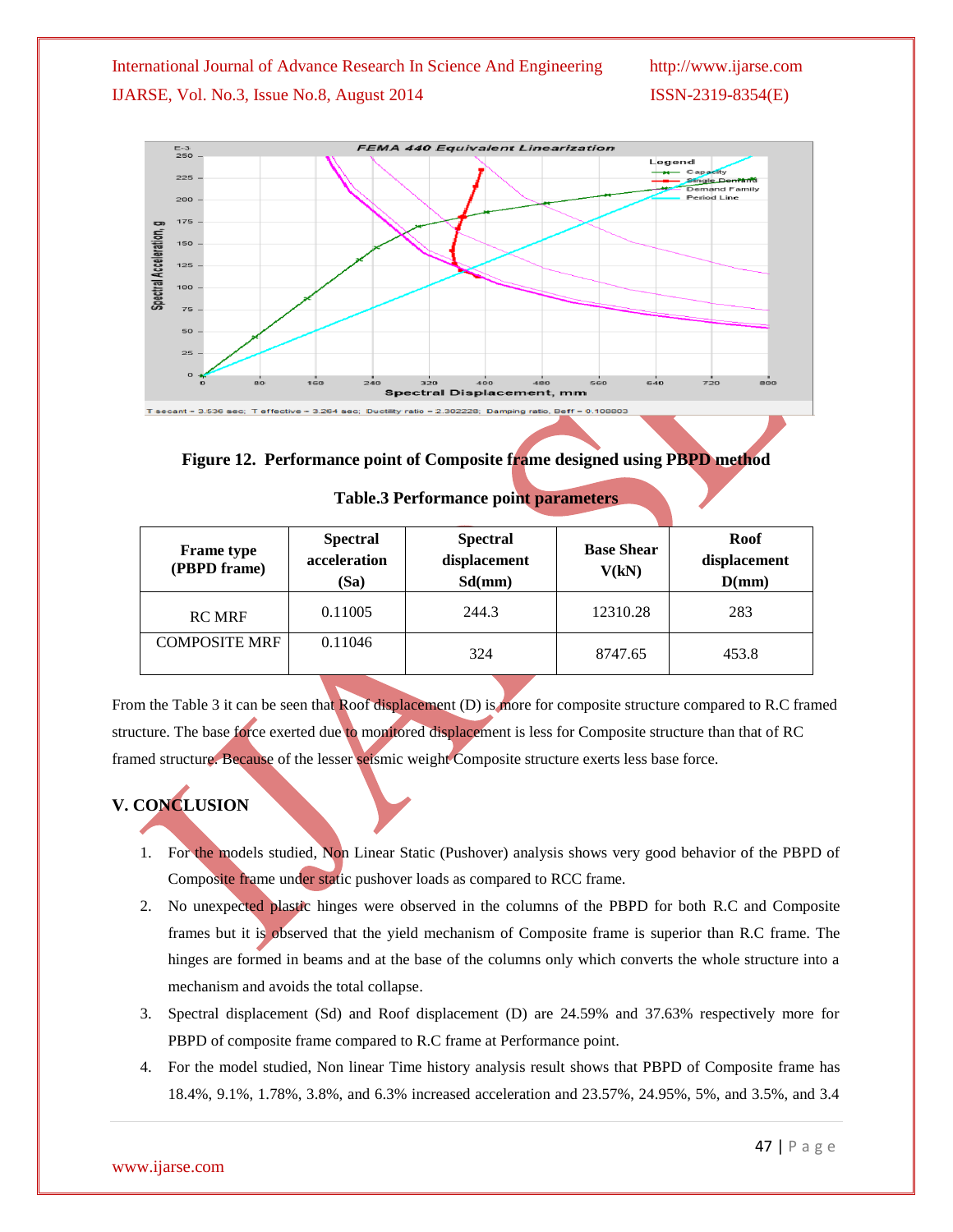% increased displacement for selected ground motion as compared to RCC frame which leads to higher hysteretic energy dissipation. The increased hysteretic energy dissipation of the frame indicates that the structure utilizes its capacity lying in the inelastic zone.

- 5. The PBPD method for composite frame is superior to the PBPD of R.C frame in terms of the optimum capacity utilization.
- 6. Composite moment resisting frame has performed better for high seismicity as compared to R.C moment resisting frame.

#### **REFERENCES**

[1] Lee, Soon-Sik, and Goel, S.C. (2001). Performance-based design of steel moment frames using target drift and yield mechanism. Research Report 20. UMCEE 01-17, Dept. of Civil and Environmental Engineering, University of Michigan, Ann Arbor, MI.

[2] Anish N. Shah, Dr. P.S. Pajgade / International Journal of Engineering Research and Applications (IJERA) ISSN: 2248-9622 www.ijera.com Vol. 3, Issue 2, March -April 2013, pp.534-539.

[3] Amir Fam; Frank S. Qie; and Sami Rizkalla.,2004, Performance-based seismic design and behavior of a composite frame, journal of structural engineering © ASCE, april 2004.

[4] S. B. Beheshti-Aval., 2012, Strength evaluation of concrete-filled steel tubes subjected to axial-flexural loading by ACI and AISC-LRFD codes along with three dimensional nonlinear analysis, International Journal of Civil Engineering, June-2012.

[5] Nayeemulla.S.I., R.G.Talasadar, and Md. Umar F.P., 2014, Comparative study of elastic design method and performance based plastic design method based on Non-linear response analysis, IOSR Journal of Mechanical and Civil Engineering (IOSR-JMCE) e-ISSN: 2278-1684, p-ISSN: 2320-334X, PP 44-50.

[6] Dr. S.B. Kharmale, Dr. V.B. Patil and V.S. Revankar., seismic performance of steel moment resisting frames designed with: displacement-based and strength-based approaches, ISET golden jubilee symposium, Indian Society of Earthquake Technology, Department of Earthquake Engineering Building, IIT Roorkee, Roorkee, October 20-21, 2012.

[7] IS-1893:2000: "criteria for earthquake resistant design of structures".

[8] IS-456:2000: "general construction in RC Indian code of practice for plan and R.C" Bureau Indian Standards New delhi india.

[9] ANSI/AISC 360-10., AISC specification for structural steel buildings.

[10] AISC-LRFD-93-2001., manual for steel construction LRFD.

[11] ASCE 7-10, minimum design loads for buildings and other structures. American Society of Civil Engineers, Reston, USA.

[12] FEMA 440, 2010, Prestandards and commentary for Seismic rehabilitation, the Federal Emergency Management Agency.